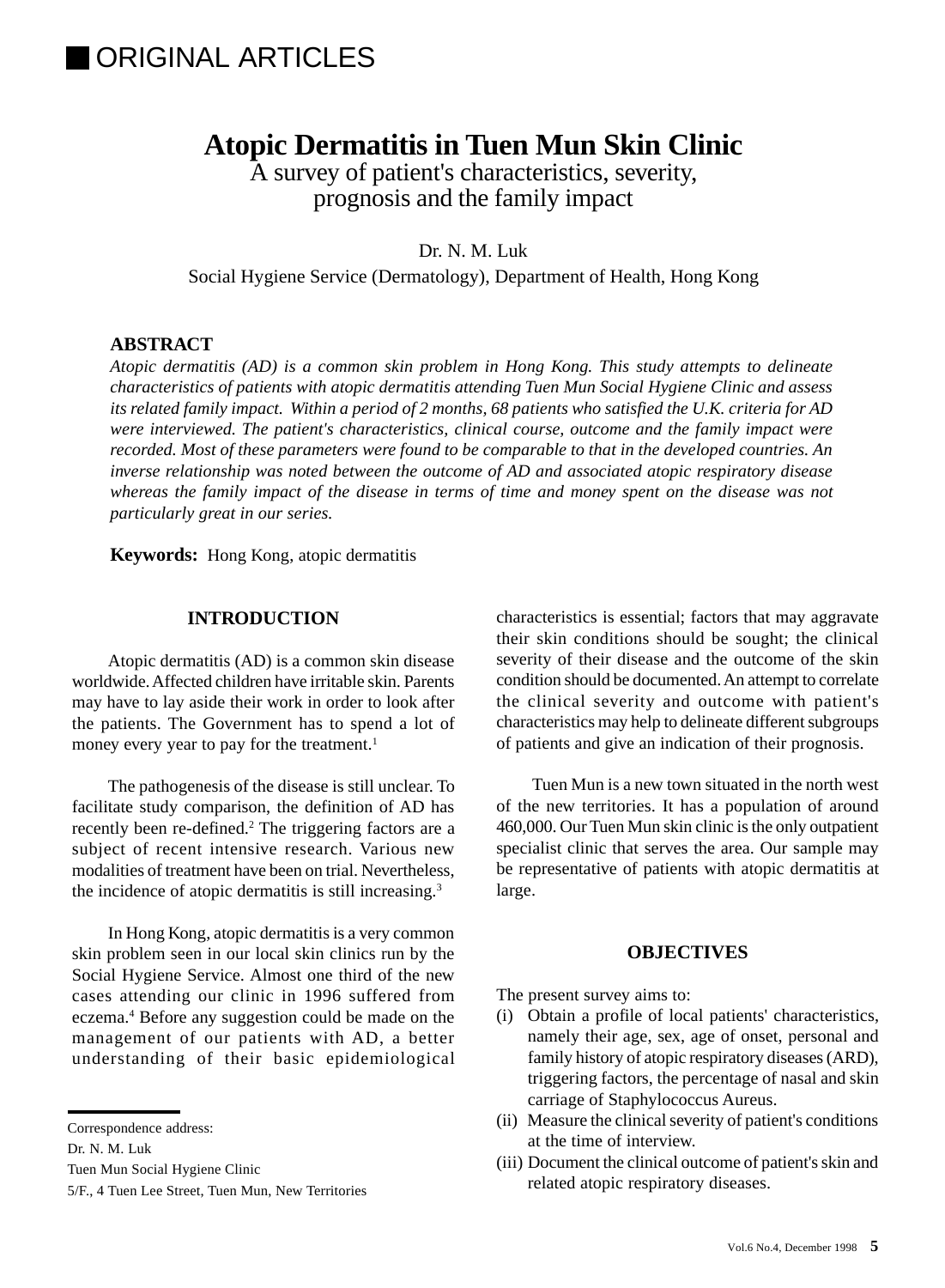- (iv) Correlate the clinical severity and outcome with patient's characteristics.
- (v) Evaluate the family impact of atopic dermatitis (Appendix I).

#### **METHODOLOGY**

Patient who attended Tuen Mun Social Hygiene Clinic during the period from November 1997 and January 1998 and fulfilled the diagnostic criteria set by the U.K. Working Party (Appendix II), were recruited. Verbal consent was obtained and data regarding the patient's age, sex, age on onset, personal and family history of atopic respiratory disease, clinical symptoms, clinical course of disease, triggering factors, clinical outcome and family impact of the disease were gathered from the patients and/or their accompanied caretakers.

Each patient was then assessed by the same dermatologist (N.M.Luk) for the severity of their skin disease using the Six Area and Six Sign Atopic Dermatitis Severity Score (SASSAD) method:<sup>5</sup> A score under 15 was taken as mild, 15-24 as moderate and 25 or above as severe dermatitis. A nasal and a skin swab for bacterial culture were also performed.

Altogether 68 patients were successfully recruited. The data was then analyzed using the Statistical Package for Social Science. For each patient, a severity rank was calculated based on the method adopted by Rajka G and Langeland  $T<sup>6</sup>$  with a following modification: the 'extent' of disease parameter was replaced by the mild, moderate and severe score of SASSAD. This was advantageous, as it was sometimes difficult to assess the extent of AD if the disease was mild. Besides, the SASSAD took into account of different types of skin lesions.

#### **RESULTS**

Sixty-eight patients fulfilled the diagnostic criteria proposed by the U.K. Working party 1994.<sup>2</sup> The mean age of the study group was 8.35 years with the youngest of age 0.92 years and the oldest 19 years (Table 1). Divided by clinical stage, 5 belonged to the infantile stage (≤2 years), 52 in the childhood stage (3 - 11 years) and the remaining 11 in the adult stage  $(>12$  years).

Overall the male to female ratio was 1:2.8 with

 $0 - 5$ <br>  $5 - 10$ <br>  $10 - 15$ <br>  $10 - 15$ <br>  $20 (29.4)$  $10 - 15$ <br> $15 - 20$ <br> $5 (7.4)$ *Sex*

*Age* ( mean=8.35 yr)

**Dermatitis**

| Sex                                                                                            |                                   |
|------------------------------------------------------------------------------------------------|-----------------------------------|
| Male<br>Female                                                                                 | 18 (26.5)<br>50 (73.5)            |
| <i>Age of onset</i> (mean 1.17 yr)<br>Less than or $= 1$<br>$>1$ to 5<br>> 5                   | 43 (63.2)<br>24 (35.3)<br>1(1.5)  |
| Personal history ARD<br>Asthma<br>Allergic rhinitis                                            | 17(25)<br>23 (33.8)               |
| <b>Family history ARD</b>                                                                      | 46 (67.6)                         |
| Atopic tendency<br>Neither<br><b>B</b> oth                                                     | 13 (19.1)<br>31 (45.6)            |
| Symptom (itch)<br>Occasinoally disturb sleep<br>More than occasionally<br>Continually          | 55 (80.9)<br>10(14.7)<br>3(4.4)   |
| Clinical course<br>$>$ 3 months remission/yr<br>$<$ 3 months remission/yr<br>Continuous course | 11 (16.2)<br>8(11.8)<br>49 (72.1) |

**Table 1. Patient's characteristics of Atopic**

**Frequency (%)**

26 (38.2)

 $5(7.4)$ 

obvious female predominance. Further break-down by age group showed that at age 2 years or less, the male to female ratio was approximately equal whereas the female predominance was more obvious in the older age groups (Fig 1).

Sixty-seven (98.5%) patients had their age of onset below 5 years and 43 (63.2%) below one year. Only one (1.5%) patient had age of onset after 5 years. The mean age of onset was 1.17 year.

Forty (58.8%) patients had a personal history of atopic respiratory disease and 46 (67.6%) patients had a family history of atopic respiratory disease. Thirtyone (45.6%) patients had both and 13 (19.1%) patients had neither.

Only 3 (4.4%) patients had itchiness that continually disturbed their sleep. Fifty-five (80.9%) had occasionally disturbance and 10 (14.7%) had their sleep disturbed more than occasionally.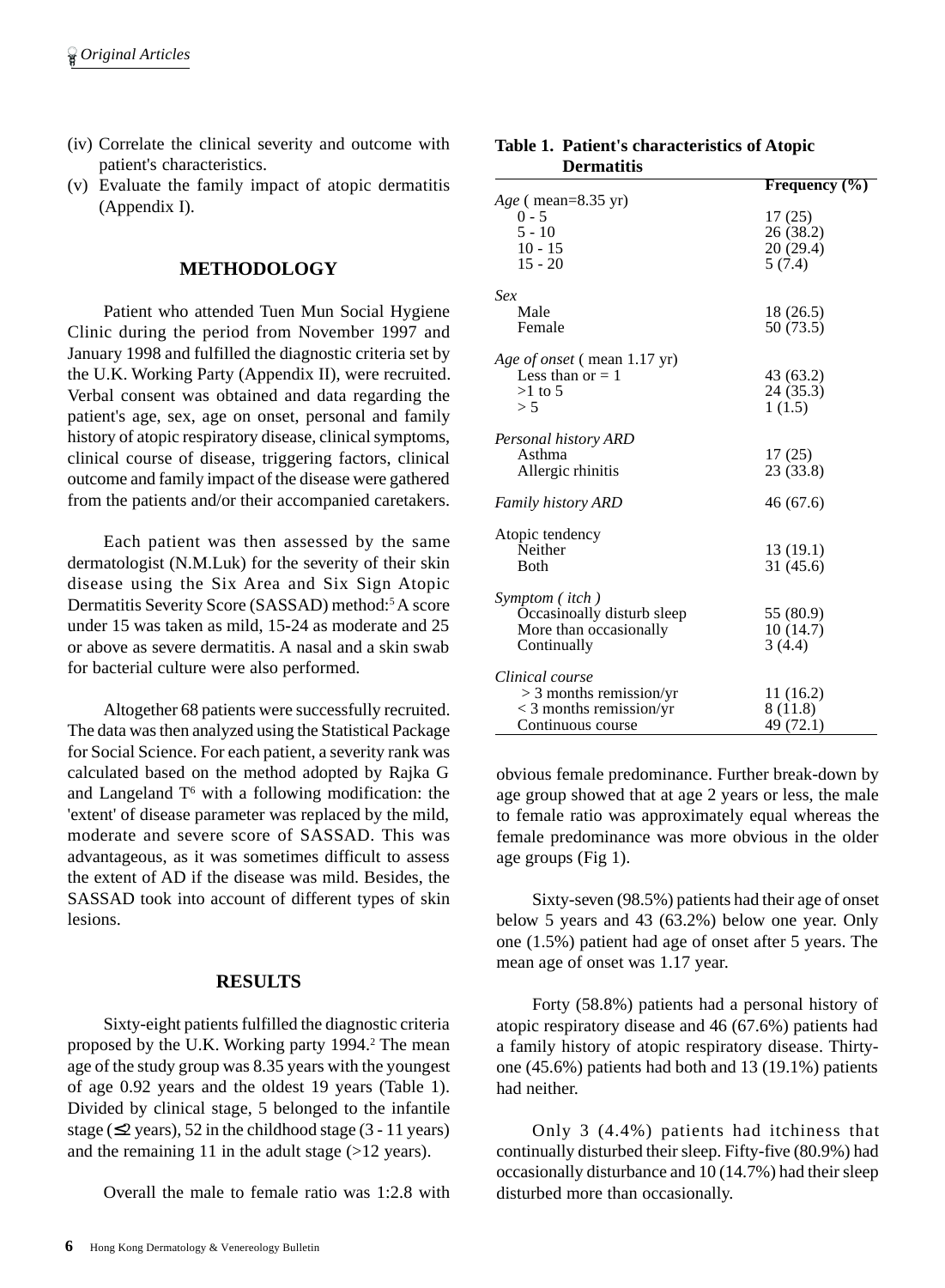

**Figure 1: Male to Female ratio by age groups**

Eleven (16.2%) patients had their disease in remission for more than 3 months in a year, 8 (11.8%) had less than 3 month and 49 (72.1%) had a continuous course.

Overall 13 (19.1%) patients had mild, 52 (76.5%) had moderate and 3 (4.4%) had severe disease.

Thirty (44.1%) patients had their AD triggered by food. Fifty-one (75%) patients had their AD adversely affected by weather and 52 (76.5%) by sweating. Twelve (17.6%) patients had other triggering factors that included anxiety, other illness, sun exposure and swimming in the swimming pool. More than 75% of patients had more that one triggering factors.

Over the years, 44 (64.7%) patients had their skin disease improved more than 50% while 24 (35.5%) did not. For the 40 patients who had associated atopic respiratory disease, 22 (55%) had their disease either remained static or deteriorated while the remaining 18 (45%) improved.

Staphylococcus aureus was cultured from 29  $(42.7\%)$  of the nasal swab and 15  $(22.1\%)$  of skin swab in our AD patients.

Regarding the family impact of the disease, such as influence on the daily work of caretakers, loss of attention to other family member, number of medical consultations in the past one year, and time spent on the patient per day were shown in Table 2.

# **DISCUSSION**

# **Demographic characteristics and Staphylococcus aureus carriage**

Most of our patients fell into the paediatric age group which confirmed that AD was mainly a childhood

|                                 | Frequency $(\% )$ |
|---------------------------------|-------------------|
| Work affected<br>N <sub>0</sub> | 44 (64.7)         |
| Slight                          | 14(20.6)          |
| Moderate                        | 8(11.8)           |
| Severe                          | 2(2.9)            |
| Loss of attention to other      |                   |
| family members                  |                   |
| No                              | 53 (77.9)         |
| Slight                          | 9(13.2)           |
| Moderate                        | 6(8.8)            |
| Severe                          | 0                 |
| <i>Consultation per year</i>    | 5.38              |
| Time spent on skin care per day |                   |
| $<$ 30 mins                     | 54 (79.4)         |
| $30 - 60$ mins                  | 7(10.3)           |
| $60 - 120$ mins                 | 5(7.4)            |
| $>120$ mins                     | 2 (2.9)           |

**Table 2. Family impact in Atopic dermatitis**

 $Mins = minutes$ 

disease. However, if divided by clinical staging, only 7.4% of our patients belong to the infantile group. Assuming there is an increase in incidence of AD in recent years and the early onset of the disease, we would expect a larger number of infantile dermatitis in our sample. The small number of infantile AD in our study would mean an under representation of this age group. Possible explanations could be: (1) Most infantile AD is a relative mild disease, therefore most parents do not seek for specialist advice. (2) Most of the patients will be seen by the general practitioner and only a small proportion is referred to us because of financial or management problem.

We observed a female predominance of AD in our study population and the fact that in the younger age group, the male proportion was relatively high. Some may wonder whether AD in boys is milder than that of the girls' so that the boys soon get better and defaulted. We had tried to correlate the severity rank and the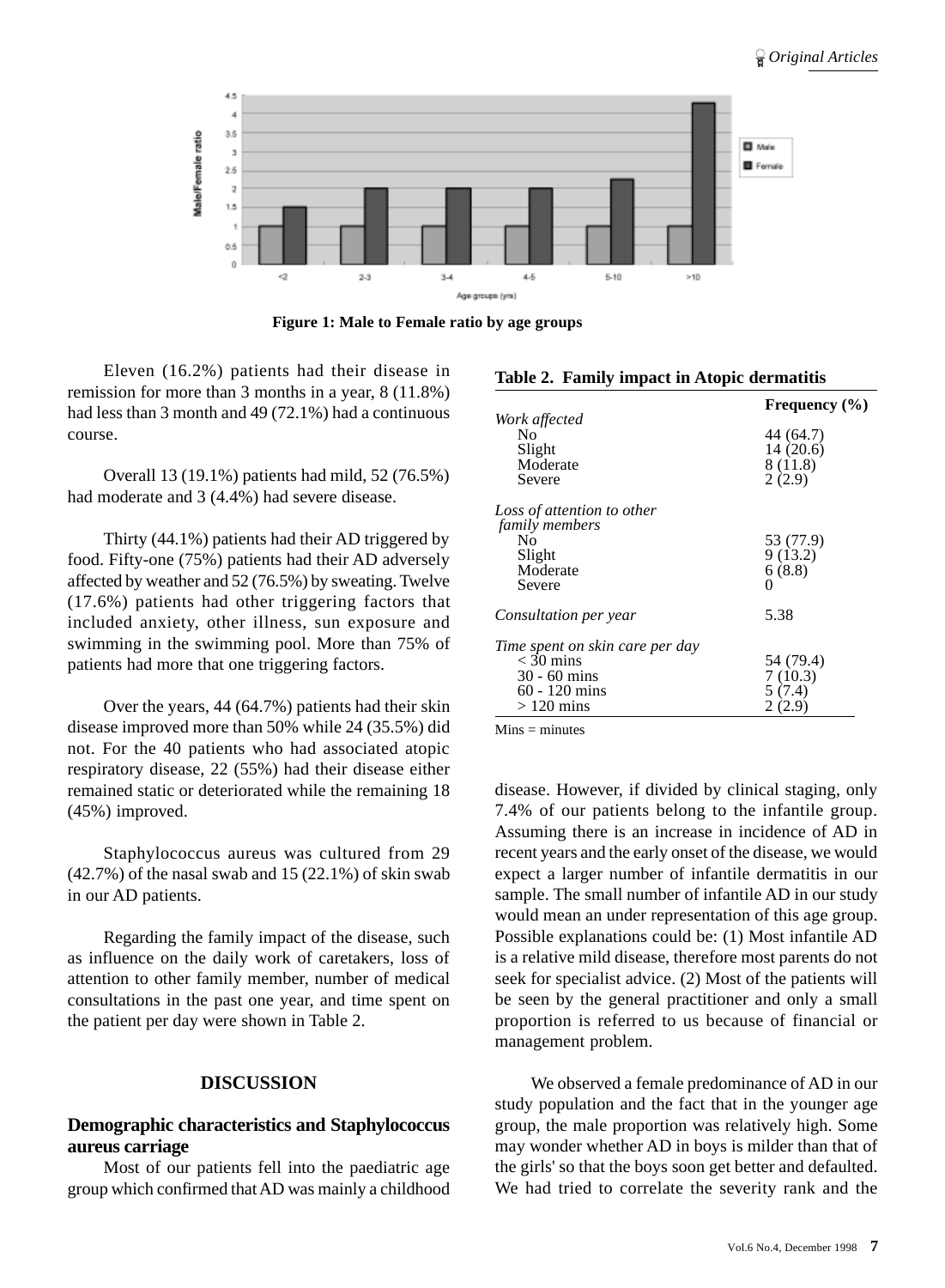clinical outcome with different sex but we could not find any significant difference (see Table 3 and 4) .

#### **Table 3. Correlation between patient's characteristics and severity rank**

| <b>Patient's characteristics</b> | P value        |
|----------------------------------|----------------|
| Age of onset                     | $0.63799$ (NS) |
| (Below 2 year, Above 2 year)     |                |
| Sex (Male, Female)               | $0.88083$ (NS) |
| Personal history of ARD          | $0.65123$ (NS) |
| Family history of ARD            | $0.34511$ (NS) |
| Food                             | $0.49369$ (NS) |
| Weather                          | $0.35857$ (NS) |
| Sweating                         | $0.31581$ (NS) |

 $NS = not significant$ 

#### **Table 4. Correlation between patient's characteristics and outcome**

| <b>Patient's characteristics</b> | <b>P</b> value |
|----------------------------------|----------------|
| Age of onset                     | $0.07670$ (NS) |
| (Below 2 year, Above 2 year)     |                |
| Sex (Male, Female)               | $0.83913$ (NS) |
| Personal history of ARD          | $0.95163$ (NS) |
| Family history of ARD            | $0.50282$ (NS) |
| Food                             | $0.18591$ (NS) |
| Weather                          | $0.55785$ (NS) |
| Sweating                         | $0.32447$ (NS) |
| Outcome of ARD                   | $-0.022(S)$    |

 $NS = not significant, S = significant$ 

More than 95% of cases had their age of onset below 5 and 63.2% below one year of age which was comparable to that observed by Hanifin.7

In this survey 58.8% of patients had personal history of atopic respiratory disease, 67.6% have family history of atopic respiratory disease, while 19.1% (n=13) have neither personal nor family history of atopic respiratory disease. The characteristics of latter group, such as mean age, sex ratio, mean age of onset, symptom and severity rank, clinical course and outcome, triggering factors and Staphylococcus aureus carriage rate did not differ from those that had either a personal or family history of ARD.

Staphylococcus aureus is not part of the normal flora of human skin, yet it has been frequently isolated from eczematous and non-eczematous lesion of AD. Hence some investigators had suggested an etiology relationship between Staphylococcus aureus colonization and primary infection in AD. Nonetheless,

the exact role played by Staphylococcus aureus is unclear and whether the colonization is of primary importance or a secondary phenomenon remained to be confirmed. In his study, Masenga found that more than 60% of patients' skin and 56% of their nasal mucosa was colonized by Staphylococcus aureus, whereas in healthy control it was only isolated in 3% and 11% respectively.13 In our study, Staphylococcus aureus was isolated from 22% of the skin specimen and 43% of nasal specimen of the patients. The lower prevalence in the skin specimen could either be due to our technical inferiority (the way specimen was collected, handled and cultured) or due to ethnic difference. Despite this difference, the role of Staphylococcus aureus in the triggering of skin lesions in our patients could not be ignored.

#### **Severity**

The assessment of the disease severity was based on the clinical symptom, clinical course and the clinical sign of the disease.

Among the 68 patients assessed, 13 (19.1%) had mild, 52 (76.5%) had moderate and 3 (4.4%) had severe disease at the time of interview.

When the severity of the disease was correlated with the different patient's characteristics, there was no significant correlation found in our series. (Table 3)

# **Triggering factors**

The following are some of the important ones:

- 1. *Irritants:* woolen clothing, lipid solvents, chlorine in swimming pools, occupational irritants and smoking are irritants that will induce itchiness or exacerbate eczema.
- 2. *Aeroallergens:* the house dust mite is the most important aeroallergen being studied. Most studies come up with a positive correlation between the severity of the eczema and concentration of the house dust mite $8$
- 3. *Microbial agents:* Staphylococcus aureus is believed to be one of the triggering factors of AD. They are the predominant floras in most of patients and when their concentration are reduced with topical or systemic antibiotics, there is an observed improvement of the skin lesion.<sup>9</sup>
- 4. *Foods:* in high risk infants (when both parents are atopic), breast feeding together with maternal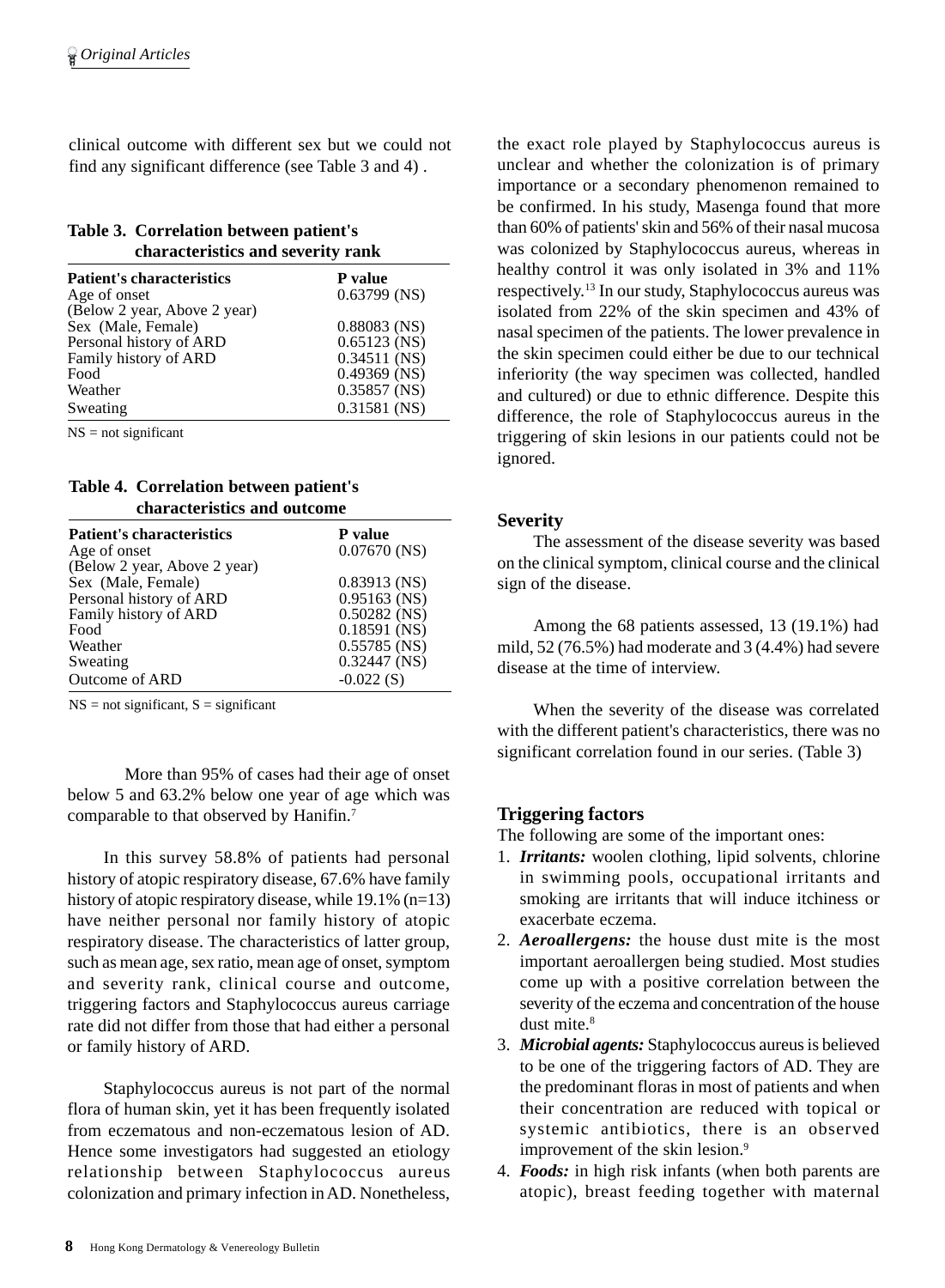hypoallergenic diet may delay the onset of AD in infancy but the effect was not sustained when the baby grows older. In 320 selected children with moderate to severe atopic dermatitis, Sampson found that 63% of them had food hypersensitivity tested by double-blinded placebo-controlled food challenges.10 Eggs, milk, peanut, soy, wheat, fish and beef are the most commonly implicated foods.

5. *Others:* Hormones,<sup>11</sup> climatic factors,<sup>12</sup> stressful life events and sweating are also reported to have some influence on the activity of the disease.

In our study,  $44.1\%$  (n=30) of patients had history of food as exacerbating factor. Seafood, egg, beef, milk and fried food were the common items quoted. Sweating exacerbated AD in 76.5% (n=52) of patients. Seasonal variation of AD was also shown in our study: 45.5% of our patients had their disease better in winter and 38.6% in summer, while 15.9% of patients had their eczema worsen during a change of weather, i.e. from hot to cold or vice versa. Other factors that might adversely affect their eczema included anxiety, sun exposure, swimming in swimming pool and when they were sick.

#### **Outcome and Prognosis**

Roth et al at the Mayo clinic studied 492 patients whom they had followed up for 20 years.<sup>14</sup> They found that patients with associated asthma or allergic rhinitis had more severe disease, and a reciprocal relationship between remission of eczema and exacerbation of associated atopic conditions. 86% of their patients were completely cleared of their eczema or got better.

Musgrove et al studied 99 patients whom they had followed up for  $17$  years.<sup>15</sup> They either visited the patients or saw them in the outpatient clinic. The patients were roughly classified into severe, fairly severe, moderate severe or mild group. They found that patients with history of asthma had more severe skin disease and those with more severe disease had a more persistent course. In addition, those with a family history of eczema had worse prognosis while the age of onset had no bearing on prognosis.

More recently, Vickers held a prospective study of 2000 children whom they had followed up for 5 to 20 years.16 They found that late onset of disease and reverse pattern of eczema were adverse prognostic factors whereas early onset, seborrhoeic pattern and a male sex were favorable prognostic factors.

In our study 64.7% of our patients had improvement in their disease, which was compatible with those observed by Roth (86%). Correlation between the outcome (Improved, Not improved) and the following variables were made with Chi Square test: age of onset, sex, history of atopic disease, severity and triggering factors. The results were shown in Table IV. A significant inverse correlation was found between the outcome of AD and the outcome of ARD while all the other characteristics were insignificant.

# **Family impact**

As most of our patients suffered from moderate (76 %) to severe (4.4%) atopic dermatitis, the low family impact of the disease was rather unexpected. This incongruity could mean a lack of devotion on the part of caretakers in the management of their children's skin problem. This may be a consequence of the socioeconomic status of the study population. Tuen Mun is a newly developed satellite town in the New Territories. It's population composes mainly of new immigrants from mainland China or those from old urban areas undergoing reconstruction. These usually belong to the low-income groups. In some families, both parents need to work, and cannot afford the time and attention needed in the management of their children's skin problem. While in other families, they just cannot afford the money to consult private doctors.

## **CONCLUSION**

In our study, the follow up period was short; most of our patients were only followed up for a few years although we had seen one patient regularly for 10 years. A sample size of 68 patients was comparatively small. Despite these drawbacks, we had a well-defined population using the U.K. Working Party criteria.

We also adopted a scientific approach to classify our patients into mild, moderate and severe disease. Through this survey, we found that the characteristics of local AD were similar to that of the Western population. However, neither the outcome of AD nor the clinical severity of the disease was found to be correlated with the age of onset in our survey as suggested by other study.16 A larger sample size would probably give us more information on these two aspects. The inverse relationship between the outcome of AD